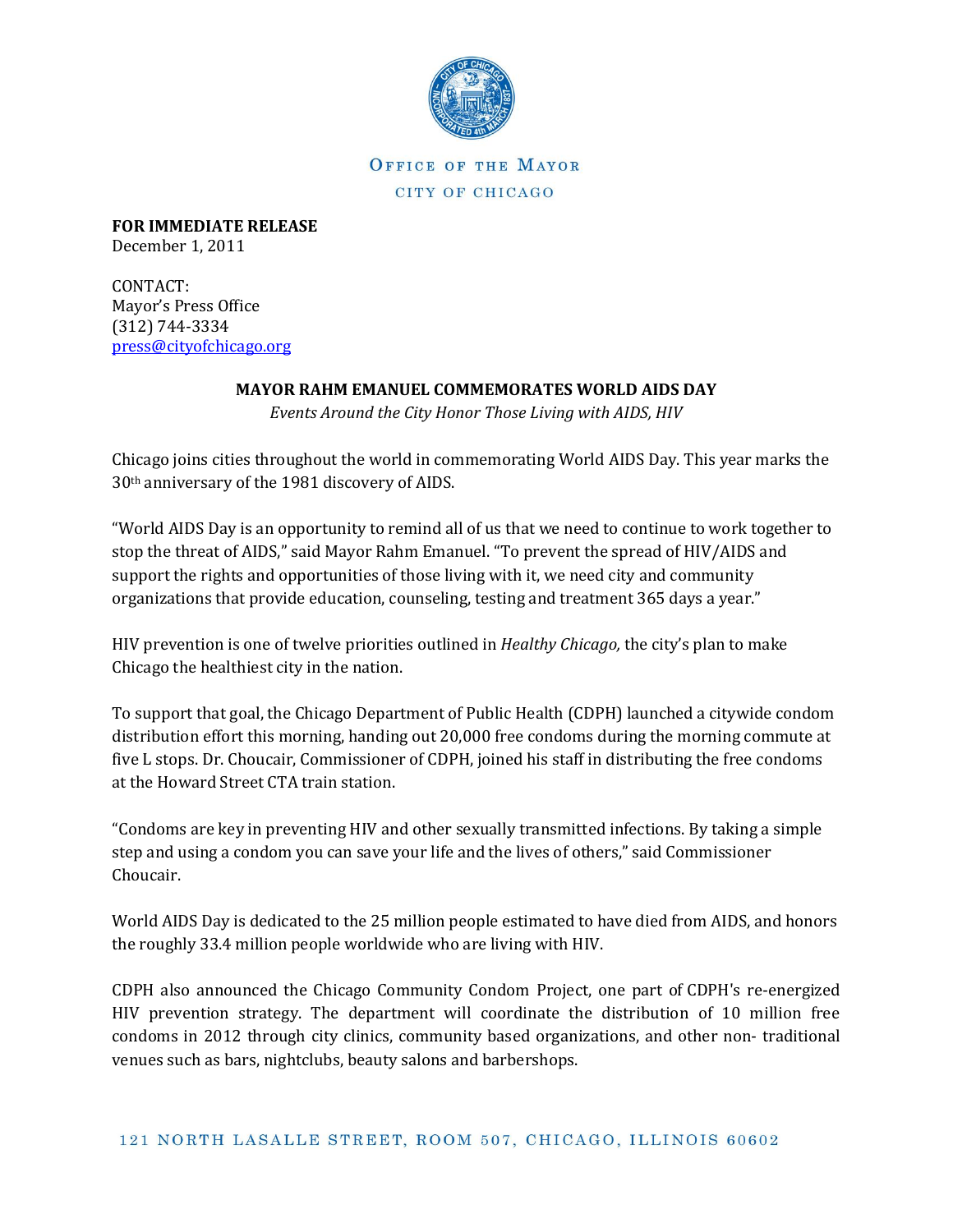

## OFFICE OF THE MAYOR CITY OF CHICAGO

In 2012, the city will launch a public awareness campaign to deliver targeted prevention messages to vulnerable populations via billboards and CTA advertisements.

While the number of HIV cases has declined by 40% since 2000, there are still 20,391 people living with HIV in Chicago.

To find out more information about HIV statistics in Chicago, download the CDPH Fall 2011 STI/HIV surveillance report, released today.

[http://www.cityofchicago.org/content/city/en/depts/cdph/supp\\_info/hiv/division\\_of\\_sti\\_hivaidsc](http://www.cityofchicago.org/content/city/en/depts/cdph/supp_info/hiv/division_of_sti_hivaidscommunicationpolicyunit.html) [ommunicationpolicyunit.html](http://www.cityofchicago.org/content/city/en/depts/cdph/supp_info/hiv/division_of_sti_hivaidscommunicationpolicyunit.html)

To find more information about where to go for testing or treatment or other resources visit the City's website at [www.cityofchicago.org/health](http://www.cityofchicago.org/health) or call 311. You can also connect with CDPH at [www.facebook.com/ChicagoPublicHealth](http://www.facebook.com/ChicagoPublicHealth) or on Twitter @ChiPublicHealth.

## **Other events happening throughout the city on World AIDS Day:**

- For the first time CDPH will host a live Google+ Hangout- a live web conversation to talk about World AIDS Day with the AIDS Foundation of Chicago and Windy City Times at 4:30 p.m. To join the conversation visit: [http://www.cityofchicago.org/content/city/en/depts/cdph/provdrs/sti\\_hiv\\_aids/alerts/2](http://www.cityofchicago.org/content/city/en/depts/cdph/provdrs/sti_hiv_aids/alerts/2011/dec/world_aids_day_googlehangout.html) [011/dec/world\\_aids\\_day\\_googlehangout.html](http://www.cityofchicago.org/content/city/en/depts/cdph/provdrs/sti_hiv_aids/alerts/2011/dec/world_aids_day_googlehangout.html)
- The Chicago Public Schools (CPS) and CDPH have partnered to produce an informational video about sexual health for kids in the 7-12 grade, for the first time a sexual health video will be simulcast to 6,800 students throughout the city.
- Tomorrow, the winners of the Walgreens Expressions Challenge contest will be announced. This is an opportunity for CPS students to express themselves about HIV through poetry, short stories and visual arts.
- For information about events throughout the city to commemorate World AIDS Day, visit the City's website: [http://www.cityofchicago.org/content/city/en/depts/cdph/supp\\_info/hiv/division\\_of\\_sti\\_](http://www.cityofchicago.org/content/city/en/depts/cdph/supp_info/hiv/division_of_sti_hivaidscommunicationpolicyunit.html) [hivaidscommunicationpolicyunit.html](http://www.cityofchicago.org/content/city/en/depts/cdph/supp_info/hiv/division_of_sti_hivaidscommunicationpolicyunit.html)

###